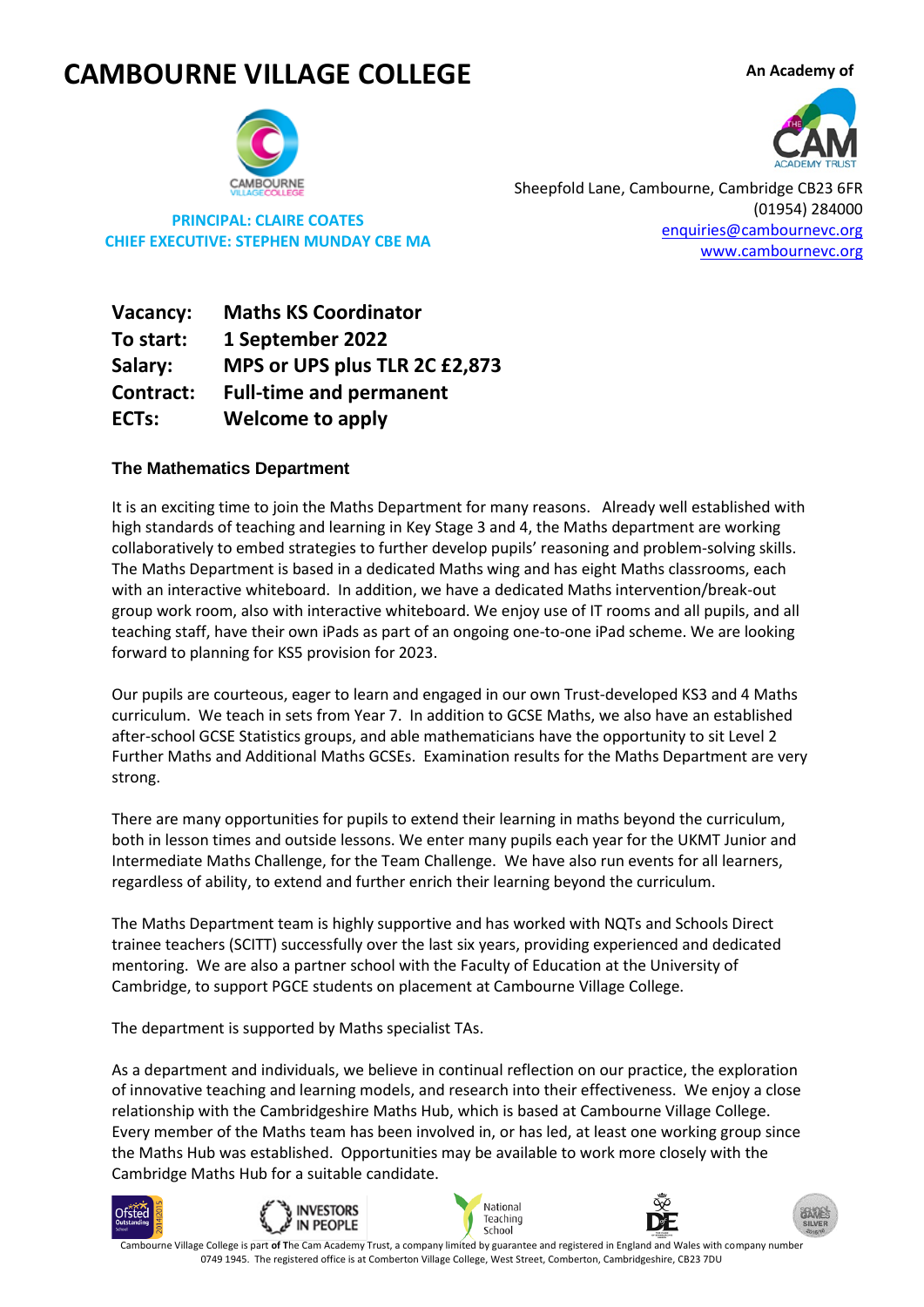Full details are provided on the Job Description and Person Specification. For further information and to arrange a visit, please contact Hazel Bray, co-Head of Mathematics[, hbray@cambournevc.org](mailto:hbray@cambournevc.org) Pre-application visits to the College are welcomed.

The current curriculum for all year groups can be viewed on the College website: [https://www.cambournevc.org/parent-carer-and-student-information/year-groups/](https://www.cambournevc.org/parent-carer-and-student-information/year-groups)

# **How to apply:**

Please complete the Teacher Application Form located on the Cambourne Village College website [\(www.cambournevc.org/](http://www.cambournevc.org/)contact-us/vacancies) or TES Portal, and attach a letter of application (consisting of no more than 2 sides of A4 when printed). In your letter of application, please explain:

- The reason for your interest
- Your relevant track record that confirms you could fulfil the expectations of the role
- Your reflections on how you could contribute to the further development of Cambourne Village College as a truly excellent school

We reserve the right to bring forward the closing date if we consider that we have received an appropriate number of suitable candidates for the post.

# **Applications should be submitted to:**

Mrs Josephine Jenkins, HR Officer via email: [jjenkins@cambournevc.org](mailto:jjenkins@cambournevc.org) Tel 01954 284034 or submitted on the TES Portal.

*The Governing Body is committed to safeguarding and promoting the welfare of children and young people and expects all staff and volunteers to share this commitment. An Enhanced DBS check will be carried out for the successful candidate.* 

# **General Information for Applicants**

## **Context**

Cambourne is a new settlement, eight miles west of Cambridge. It is already a significant community and construction of Cambourne West, a further 2400 new homes with associated facilities, is under way on land adjacent to our campus.

Cambourne Village College opened as a new 11-16 Academy and Free School of the Cam Academy Trust (formerly the Comberton Academy Trust) in September 2013. The College opened with six forms of Year 7 pupils and grew by one new intake each year, our fourth intake reaching Year 11 in September 2020. CamVC was initially built for a roll of 750 students, but has expanded rapidly to accommodate nine forms of entry, with a current roll of approximately 1180. Our intake is truly comprehensive, with 30% of the dwellings in Cambourne comprising social housing whilst the remainder is mainly mixed, new, privately-owned houses. We are now working with the Local Authority to expand our accommodation to admit up to 1650 students (11 forms of entry) in our 11- 16 school. As the logical sequence to our rapid and successful growth, planning is also underway to open a 350 place sixth form, with 175 students in each of Years 12 and 13, both effective from 2023. Students in our current Year 9 will be first to access this provision. Building plans are well developed and our Heads of Department will shortly be beginning Key Stage 5 curriculum planning. The school has rapidly gained the support of the local community and co-operates strongly with its four catchment primary schools, all situated in Cambourne.











Cambourne Village College is part **of T**he Cam Academy Trust, a company limited by guarantee and registered in England and Wales with company number 0749 1945. The registered office is at Comberton Village College, West Street, Comberton, Cambridgeshire, CB23 7DU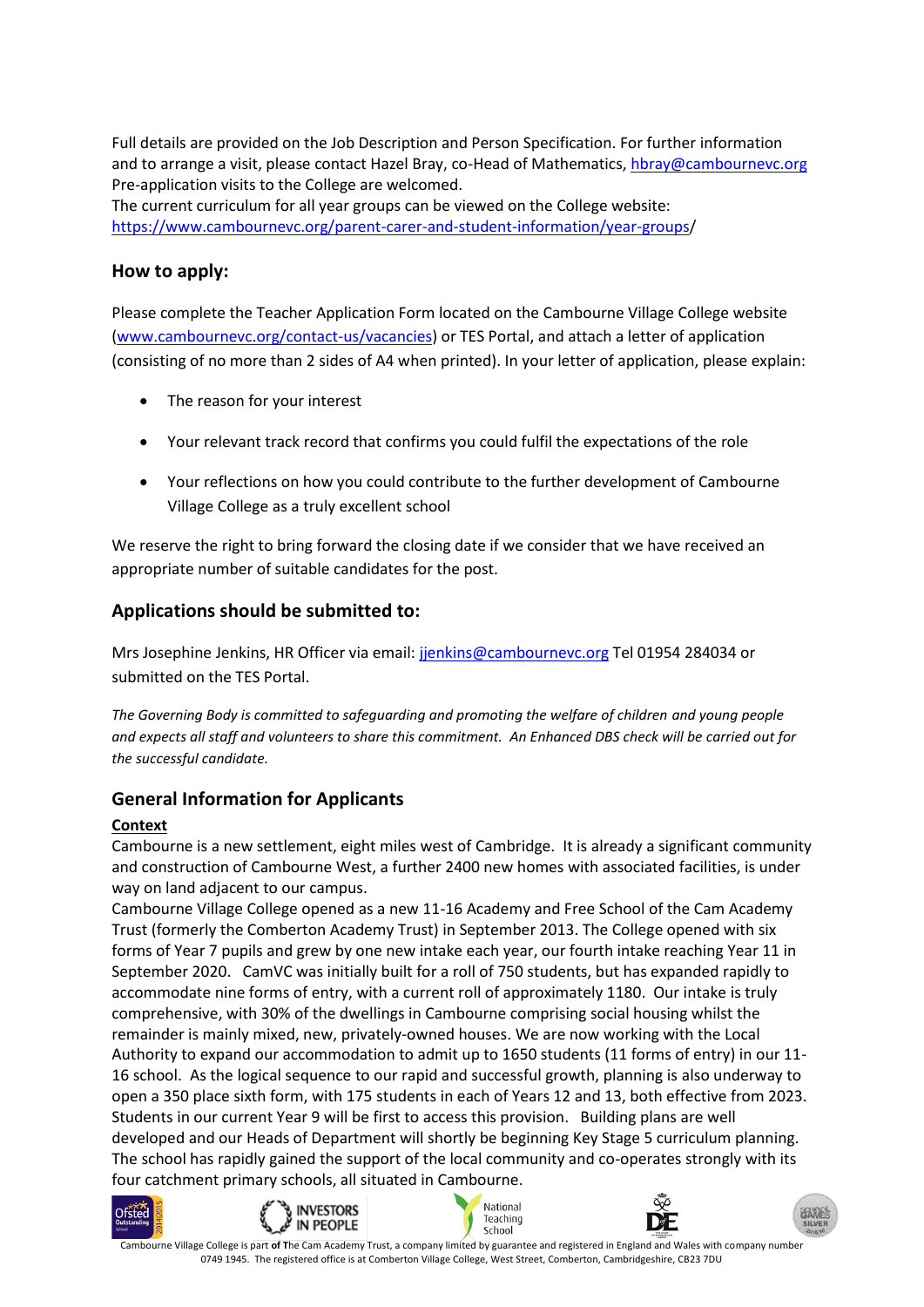#### **The Cam Academy Trust**

All staff at Cambourne Village College, along with those at Comberton Village College, Melbourn Village College and St Peter's School, Huntingdon, are employees of the Cam Academy Trust, whose CEO is Stephen Munday. The Trust has recently become significantly cross-phase with the membership of seven primary schools and more under negotiation. The schools share a number of high-level executive Trust staff, for example in Finance, IT and HR, and seek to collaborate on educational matters wherever possible. Cambourne Village College has worked in particularly close partnership with Comberton Village College from the outset.

#### **Designations**

Following its first, very successful, Ofsted inspection, the College gained Leading Edge status and successfully bid to become a Teaching School within the Cambridge Area Teaching Schools Alliance. From September 2019, CamVC also became a partner school of the Faculty of Education at the University of Cambridge. We are actively developing our work with trainee teachers, and employ a number of Specialist Leaders of Education to increase our capacity to take on a range of school-toschool support work. The College encourages research, with staff participating in projects at a range of levels. We are continually developing our CPL offer for our staff, with many teachers participating in Trust-based programmes.

In 2018, Cambourne Village College was a finalist in the Pearson School of the Year Awards, winning Silver in the 'Making a Difference' category – a huge accolade for a school only five years old, and a reflection of the very strong relationships already developed with the local community.

## **Standards**

Extremely high standards of achievement and pastoral care have been quickly established, as recognised by the 'Outstanding' grade in all four Ofsted inspection categories, awarded to the College in May 2015 – a rare achievement for a new secondary school in its fifth term of opening. An annual Cross-Trust Review process confirms these high standards are maintained. The first set of GCSE results for the College were awarded in summer 2018, the school achieving above the national average ranking for the KS4 Overall Progress 8 measure at 0.34. Results for summer 2019 were also very pleasing with Progress 8 reported at +0.45, with 52% of pupils gaining 5 GCSEs including English and Maths at Grade 5+, and 71% at Grade 4+. We are building on these very strong results with projects under way to develop whole school reading and vocabulary acquisition, pupils' skills of metacognition, and to narrow the differential between boys' and girls' achievement.

#### **Broad Education**

The school's formal day runs from 8.35am to 3.00pm with 6 timetabled lessons of 50 minutes per day, run over a two-week cycle. Pupils see their tutors daily - most teachers are also form tutors and have a weekly assembly. Details of the curriculum taught in each subject can be found on our website under the *Parent, Carer and Student Information* tab. However, we believe that education should be broad and should give opportunities to develop individual interests. Many members of staff also offer activities within a very full and wide-ranging extra-curricular programme that runs each day from 3.00 p.m. There are many school trips and visits, both national and international, supported by a central Trips Administrator.

The College is engaged in a rolling programme to equip all pupil with iPads to enhance their learning, with all pupils in Years 7-10 having their own device from September 2020. Staff all have their own iPad and laptop computer.

#### **The Village College**

The outlook and ethos of Cambourne Village College are fully in line with the tradition of Village Colleges established as the vision of Henry Morris in the first part of the twentieth century for







0749 1945. The registered office is at Comberton Village College, West Street, Comberton, Cambridgeshire, CB23 7DU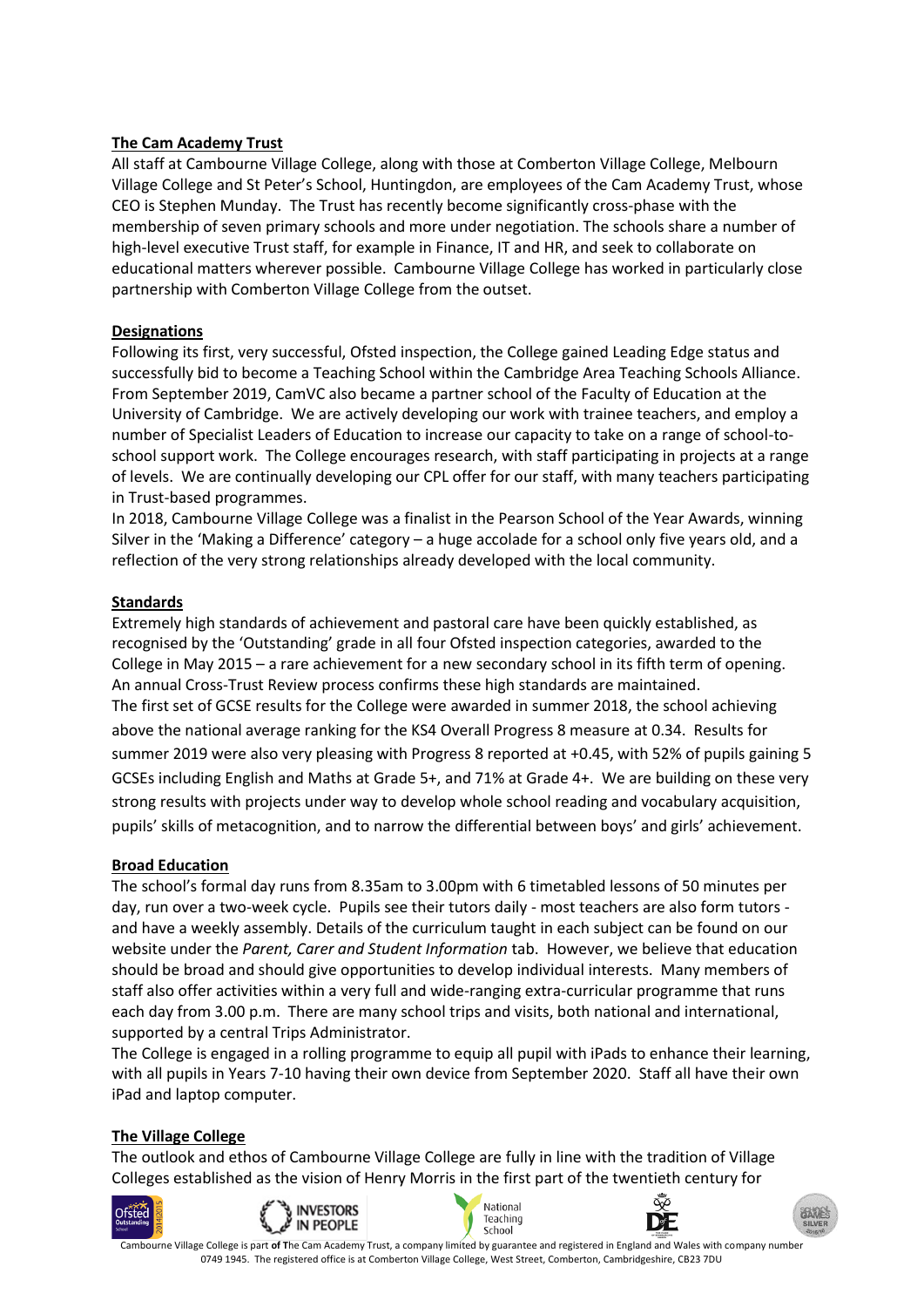community-based schooling. Cambourne Village College has, from the outset, sought to be at the heart of its community and to serve the needs of the whole town, not just our 11-16 year olds during the designated school day. The College is open on almost every evening and weekend for adult educations classes and extensive community use of our excellent facilities.

#### **Pastoral Organisation**

Pastoral care in the College is overseen by the Deputy and Assistant Principals responsible for the supervision of the year teams. Each Year Team consists of a Head of Year, Assistant Head of Year, Pastoral Support Assistant, and team of tutors. Most teaching staff will have responsibility for a tutor group and most teachers carry out 4 supervisory duties around school over the two-week cycle.

#### **The Premises**

We are fortunate to work in a newly-built school, furnished, decorated and equipped to a high standard, with excellent facilities for teaching and learning. Sports facilities include 3G pitch, sports hall and gymnasium; performance facilities are under further development and include drama/dance studio and large performance hall. Music is taught in a separate, dedicated wing. High speed broadband, good access to computers and sets of class iPads enhance learning. Since its outset, the College has employed a full-time, qualified librarian. The library is a vibrant learning space and is highly valued by pupils and staff.

## **The Staff**

Our staff are highly skilled, highly committed, innovative, mutually supportive and sociable. Joining Cambourne Village College represents a remarkable and exciting professional opportunity. It offers the chance to help to establish a new and rapidly growing school whilst working within a wider highquality Academy Trust which gives excellent possibilities for professional and career development. Staff morale is extremely high, evidenced in our Investors in People report: 'People describe high levels of camaraderie and teamwork, also the opportunity to influence change. There is shared motivation to achieve and people are loyal and enthusiastic about the Academy. There is a culture of praise and recognition, which people buy in to'. In our most recent staff survey (March 2019), 97% of all staff agreed or strongly agreed with the statement: 'I am proud to work at Cambourne Village College.'

#### **School Ethos**

All of our work is carried out in the context of our Ethos Statement, to which all members of the College were invited to contribute in the summer of 2017:

# *Cam VC: Aspiring to Excellence*

- o *We are a dynamic, innovative and outward-looking school.*
- o *We value every individual and seek the best possible outcomes for each one.*
- o *Our staff is highly qualified, exceptionally committed and continually learning.*
- o *We nurture mutually-beneficial partnerships which enhance our pupils' opportunities and well-being.*
- o *We are sustained by collaboration, mutual support and trusting relationships.*
- o *We are an open, friendly school, where all people feel they belong.*
- o *We are proud to serve our community of Cambourne and want Cambourne to be proud of us.*

#### *Teaching and Learning*



0749 1945. The registered office is at Comberton Village College, West Street, Comberton, Cambridgeshire, CB23 7DU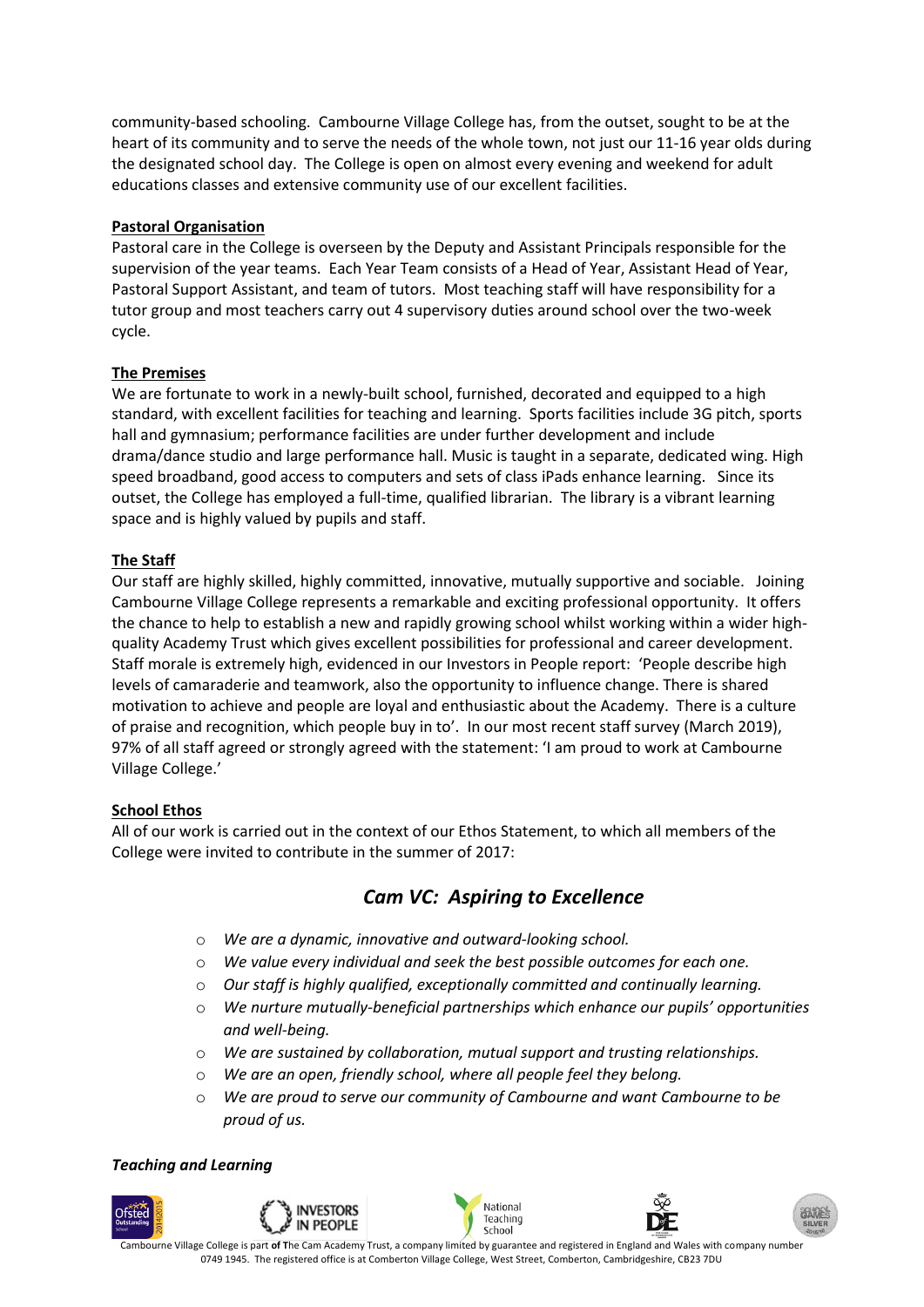- *We have the highest aspirations for all pupils and the utmost belief in each individual.*
- *We deliver a rich and diverse curriculum, rooted in the needs of our pupils.*
- *We strive to remove all barriers to learning and refuse to allow disability or social disadvantage to limit our expectations or the achievements of our pupils.*
- *We inspire our pupils through excellent teaching.*
- *We value the expertise of our subject specialists, entrusting them to hone pupils' skills and to ensure access to powerful knowledge.*
- *We access technology for optimum impact.*
- *Our teaching is underpinned by meaningful data and rigorous, accurate assessment.*
- *We work together and across departments, sharing good practice to enhance performance and relationships.*
- *We create opportunities for research and professional learning for all members of staff, through our Teaching School and wider partnerships.*

## *Our Pupils*

- *Our pupils enjoy school. They engage actively in their learning, inspired by excellent teaching and a sense of shared purpose.*
- *Our pupils are confident learners; they build self-esteem and are willing to challenge themselves, take risks and learn from mistakes.*
- *Our pupils attain standards which reflect their full academic potential.*
- *We foster imagination, adaptability, resilience and ambition.*
- *We create opportunities for every pupil to build independence, teamwork and leadership.*
- *Pupils treat each other and staff with respect and consideration.*
- *Positive behaviour is an inherent expectation.*

#### *Leadership*

- *Our leadership teams guide the school with vision and discernment.*
- *All leaders are role models: they act with integrity, are highly visible, and are approachable by all.*
- *Teaching and learning is at the heart of all decision-making.*
- *We believe in devolved leadership; middle leaders are highly trusted and empowered to have impact.*
- *All staff have opportunities to contribute their expertise to strategic school decisions.*
- *Communication across the school is direct and timely.*
- *Our leaders know the staff, communicate how much they are valued, and seek to sustain their well-being.*

#### *Parents*

- *We seek to engage with all parents in relationships based on mutual trust and respect.*
- *We believe in frequent and open communication, aiming to work with parents to maximise each child's school experience*
- *We have policies that are clear and easily understood, encouraging parental engagement and support.*
- *We maximise the use of technology to ensure full and swift communication.*







Cambourne Village College is part **of T**he Cam Academy Trust, a company limited by guarantee and registered in England and Wales with company number 0749 1945. The registered office is at Comberton Village College, West Street, Comberton, Cambridgeshire, CB23 7DU